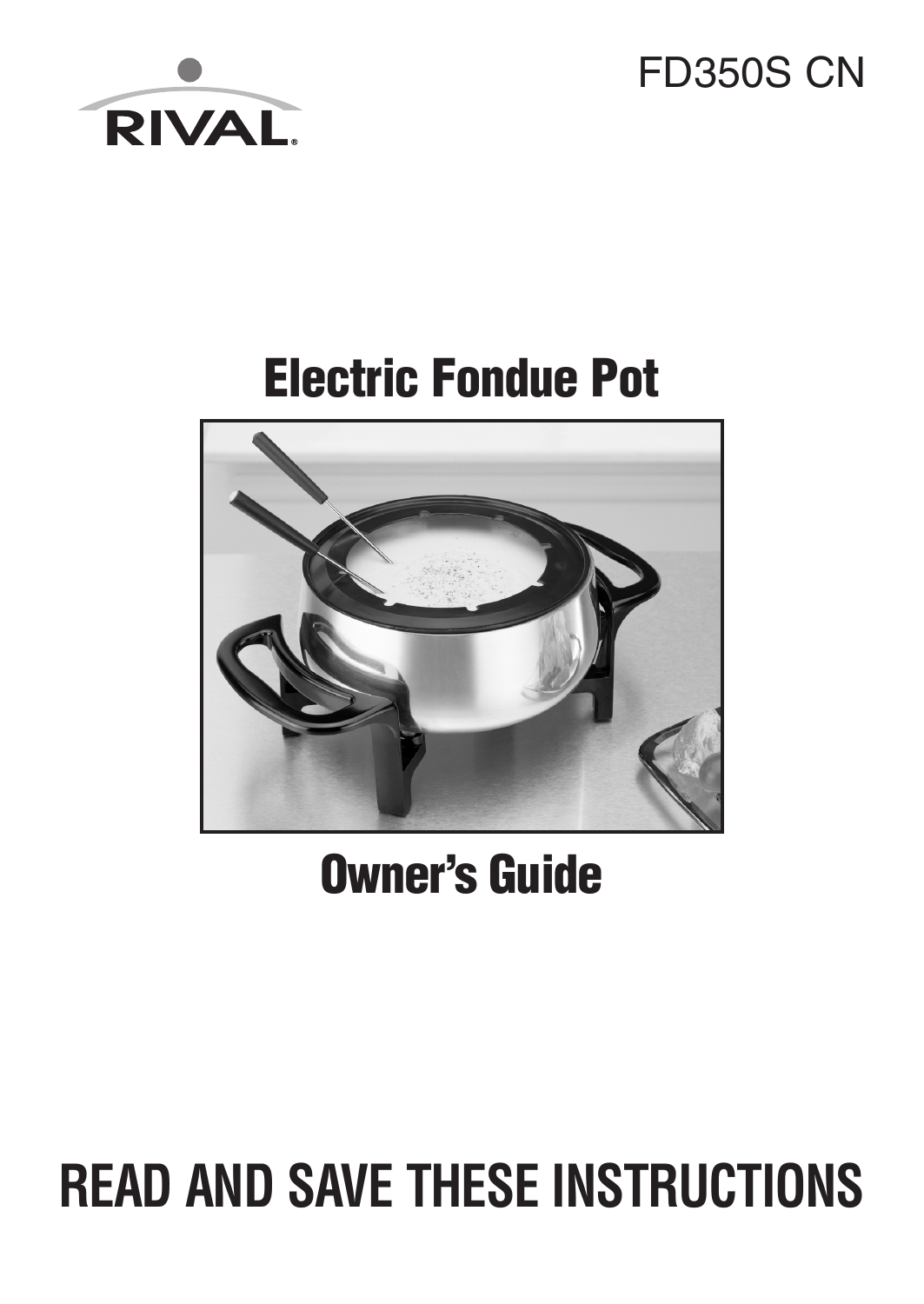# **MPORTANT SAFEGUA**

#### **When using electrical appliances, basic safety precautions should always be followed, including the following:**

- 1. Read all instructions before using.
- 2. Do not touch hot surfaces. use handles or knobs.
- 3. To protect against electric shock, do not immerse cord or plugs in water or other liquid.
- 4. Close supervision is necessary when any appliance is used near children. This appliance is not to be used by children.
- 5. Unplug from outlet when not in use and before cleaning. Allow to cool before putting on or taking off parts, and before cleaning the appliance.
- 6. Do not operate any appliance with a damaged cord or plug or after the appliance malfunctions, or has been damaged in any manner. Return appliance to Rival ® (see warranty) for examination, repair, or adjustment.
- 7. The use of accessory attachments not recommended by Rival ® may cause injuries.
- 8. Do not use outdoors.
- 9. Do not let cord hang over the edge of counter, or touch hot surfaces.
- 10. Do not place on or near a hot gas or electric burner, or in a heated oven.
- 11. Extreme caution must be used when moving fondue containing hot oil or other hot liquids. (Always allow unit to cool before moving)
- 12. Always attach plug to appliance first, then plug cord in the wall outlet. To disconnect, turn control to "OFF," then remove plug from wall outlet.
- 13. Do not use appliance for other than intended use.
- 14. Be sure handles are properly assembled to bowl and locked in place.
- 15. Do Not immerse Temperature Control Probe or Cord set in water or other liquids.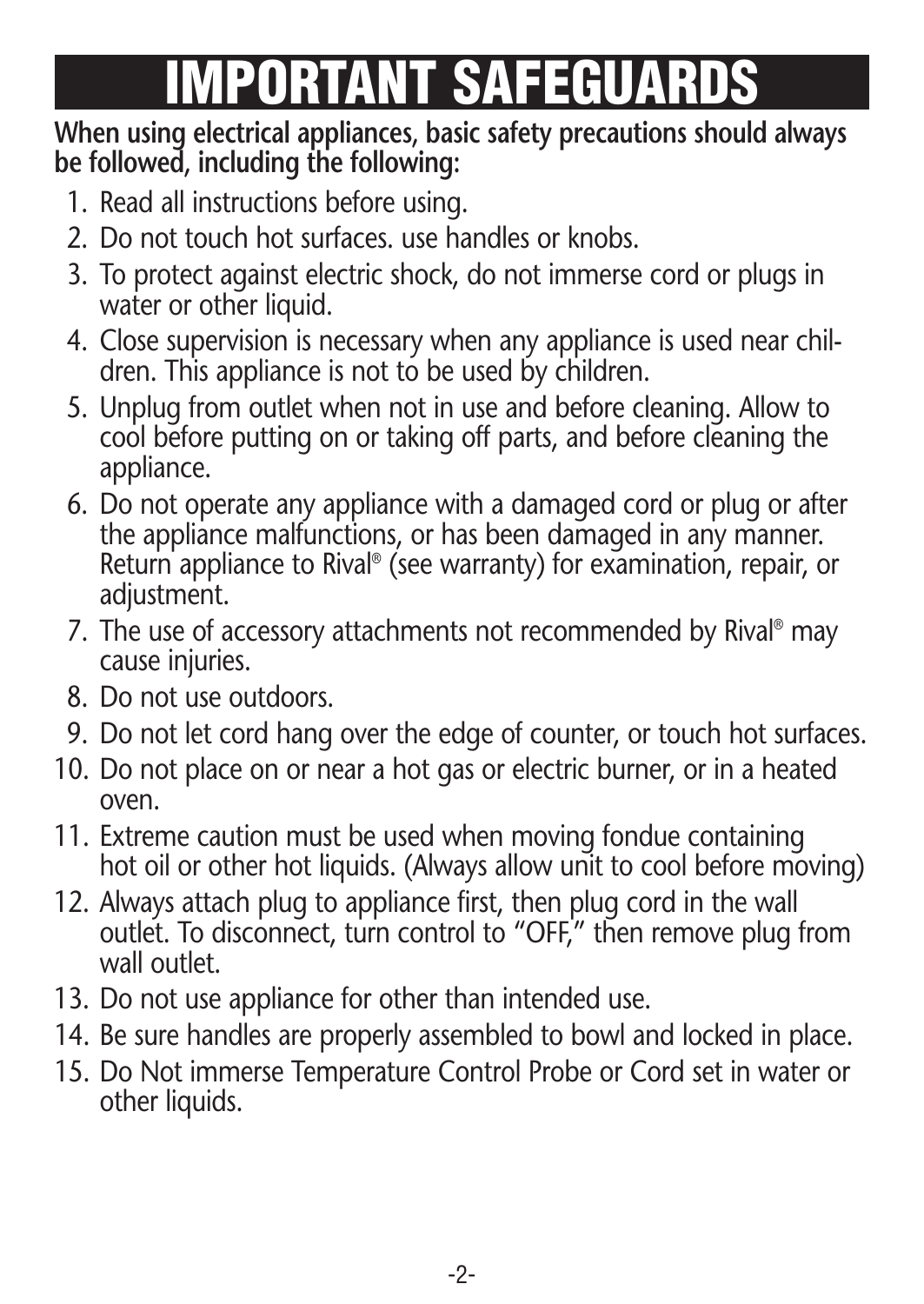# **SAVE THESE INSTRUCTIONS**

This appliance is for **HOUSEHOLD USE ONLY.** No user-serviceable parts inside. Power Unit never needs lubrication. Do not attempt to service this product. A short power supply cord is provided to reduce the risk resulting from becoming entangled in or tripping over a longer cord. An extension cord may be used with care. However, the marked electrical rating of the extension cord should be at least as great as the electrical rating of the fondue. The extension cord should not be allowed to drape over the counter or tabletop where it can be pulled on by children or tripped over intentionally.

**Use only model MDTCP-1 Temperature Control Probe.**

# **POLARIZED PLUG**



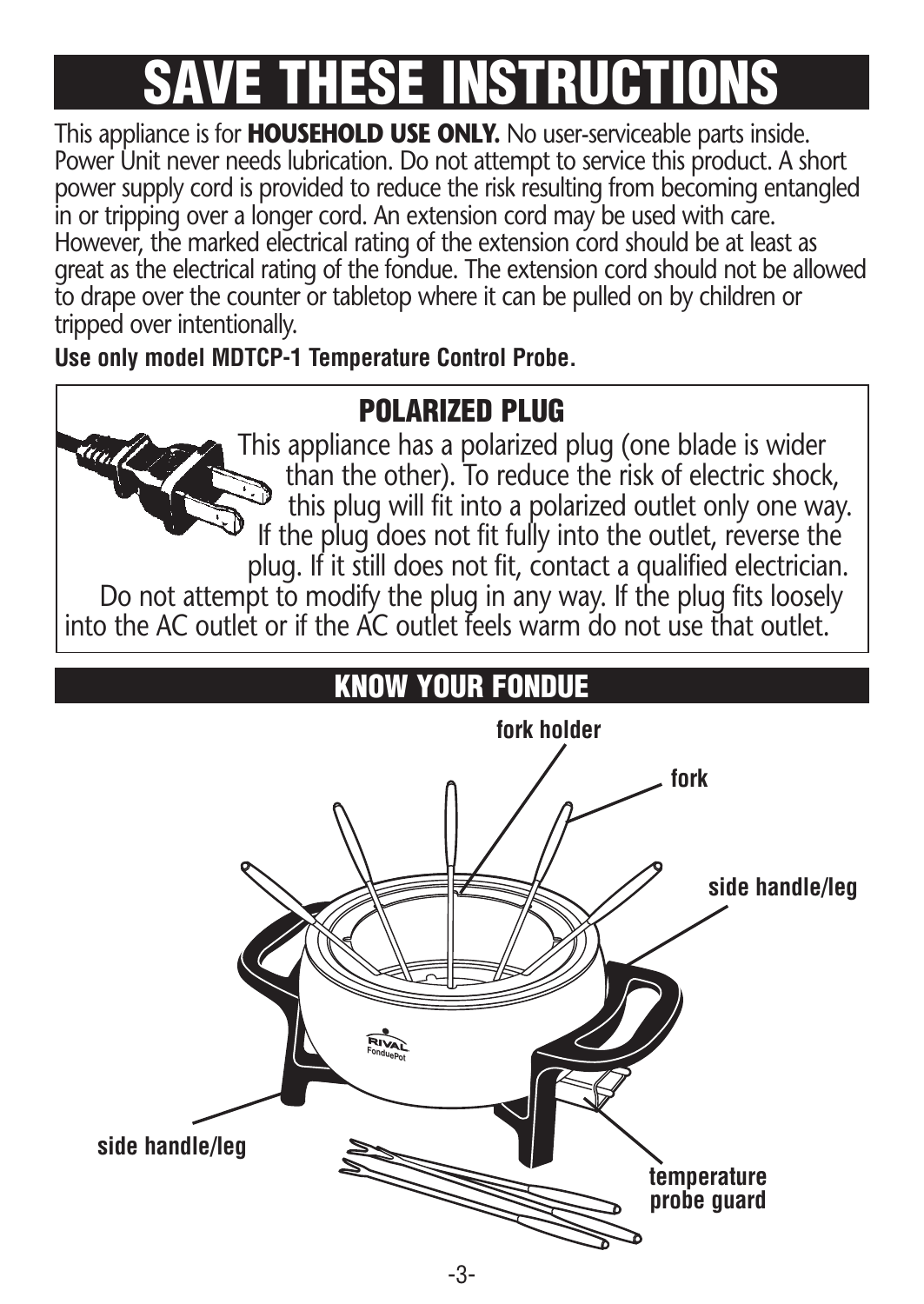### **PREPARING YOUR FONDUE FOR USE**

• Wash FONDUE POT, FORK HOLDER and FORKS in hot, soapy water. Rinse thoroughly and dry.

**CAUTION:** Do not wash or immerse the TEMPERATURE CONTROL PROBE.

## **HOW TO USE YOUR FONDUE**

- 1. Set FONDUE POT on a flat, dry, heat-resistant surface.
- 2. Set TEMPERATURE CONTROL PROBE to "OFF" and plug probe into TEMPERA- TURE PROBE GUARD.
- 3. Preheat if necessary (follow directions in recipe being used). Turn TEMPERATURE PROBE DIAL to desired temperature. INDICATOR LIGHT will go off when select ed temperature is reached. During cooking, the light will cycle "ON" and "OFF" to indicate that the temperature is being regulated. **CAUTION:** Outside surface of pot can be hot during operation. Do Not Touch.

**NOTE:** To prevent food from sticking, maintain low temperatures when holding food in the fondue pot during serving.

4. Use the FONDUE FORKS to hold foods for cooking or dipping.

5. After cooking or serving, turn TEMPERATURE PROBE DIAL to "OFF". Unplug cord from wall outlet. After FONDUE POT/OIL has cooled, remove TEMPERATURE CONTROL PROBE.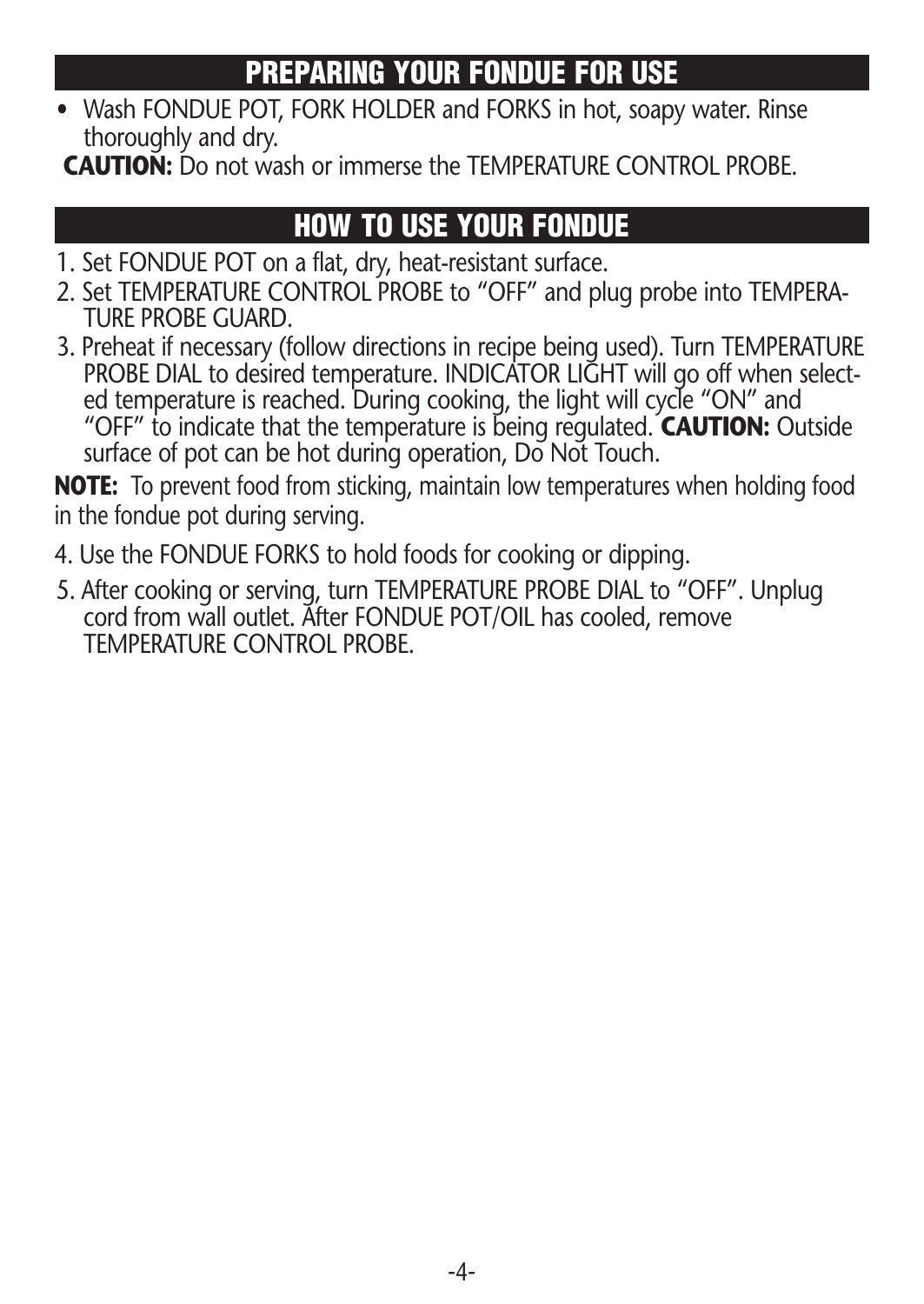# **HOW TO USE YOUR FONDUE WITH OIL**

**CAUTION:** Extreme caution must be used when moving fondue containing hot oil or other hot liquids. It is not recommended to cook with hot oil when children are present.

**CAUTION:** Never over-fill unit beyond recommended oil amount.

- 1. Be sure FONDUE POT is completely dry before filling with oil.
- 2. Place FONDUE POT on a flat, dry, heat-resistant surface. **CAUTION:** Some spat tering of oil will occur during cooking. **CAUTION:** Outside surface of pot can be hot during operation, Do Not Touch. Attach temperature probe/controller to the Fondue Pot.
- 3. Fill FONDUE POT with 31 ⁄2 cups of vegetable oil. **NOTE:** Do not use more than 3½ cups of oil. Do not use butter, margarine, lard or shortening in place of vegetable oil. Never add water or any other liquid to oil.
- 4. Place FORK HOLDER on top edge of FONDUE POT. Use to hold FONDUE FORKS while cooking oil. **CAUTION:** Do not use more than 8 FONDUE FORKS at one time when cooking in hot oil. The fork holder may also prevent some of the spattering during cooking. **NOTE:** Do not place a cover over the FONDUE POT when heating oil or cooking in oil.
- 5. Remove ice crystals or excess water on food before cooking in oil by blotting with a paper towel.
- 6. After cooking, turn TEMPERATURE PROBE DIAL to "OFF". Allow FONDUE POT and FORK HOLDER to cool completely before moving or cleaning.

# **IMPORTANT POINTS**

- **• CAUTION:** Never over fill unit beyond recommended oil amount.
- Do not fill FONDUE POT with more than 3½ cups of oil.
- Do not move FONDUE POT when it contains hot oil or food.
- Always use hot pads when handling a hot FONDUE POT.
- Do not immerse TEMPERATURE CONTROL PROBE or cord set in water or other liquids.
- Use only on heat-resistant surfaces.
- Do not use more than eight FONDUE FORKS when cooking in hot oil.
- Never add a cold liquid to empty hot fondue pot.
- To prevent food from sticking, maintain low temperatures when holding food in the fondue pot during serving.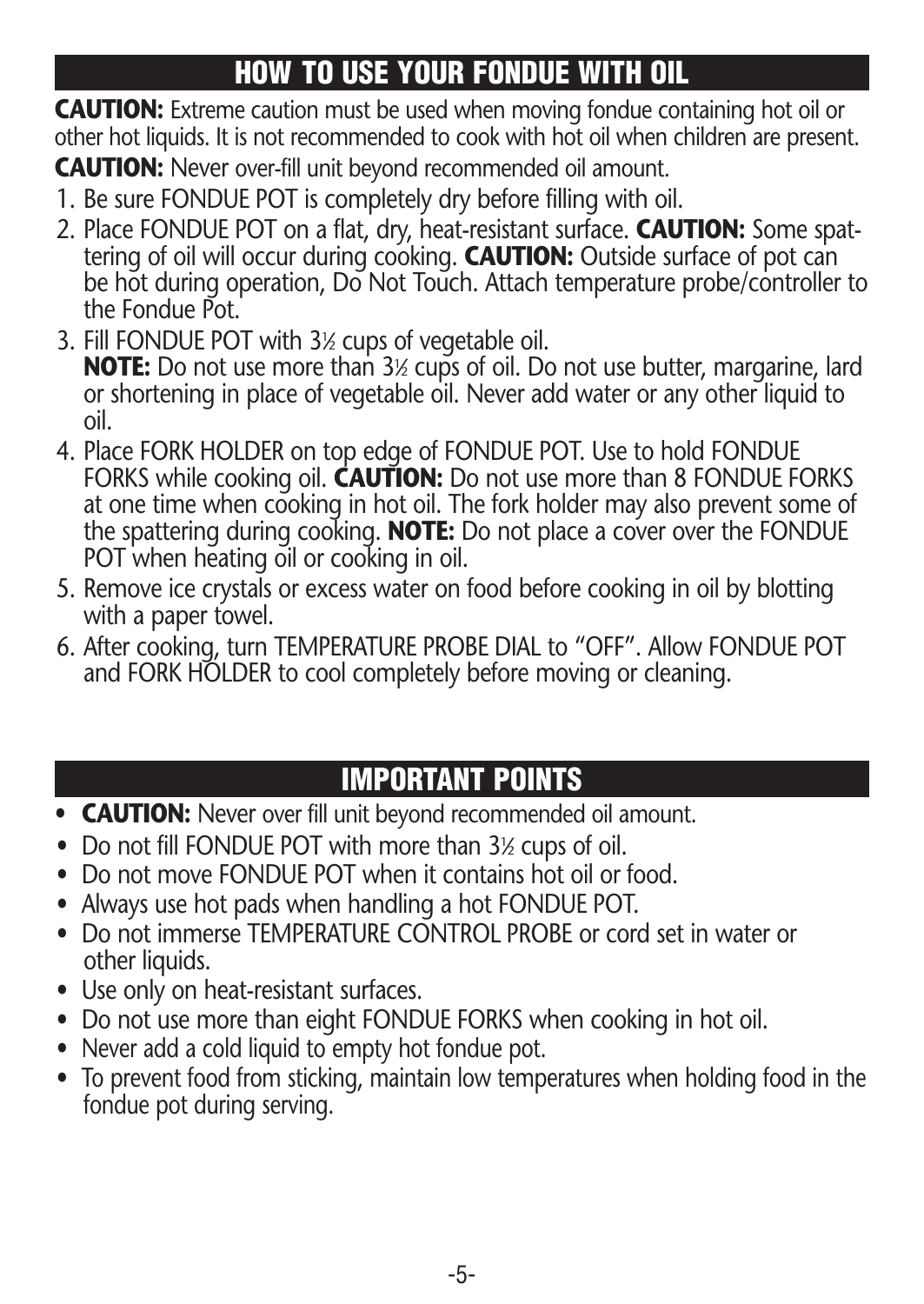## **IDEAS FOR USE**

- Prepare cheese sauce for Macaroni and Cheese.
- Melt chocolate or almond bark in FONDUE POT for making covered peanuts and pretzels.
- Use FONDUE POT (on "WARM" setting) to keep cooked food warm for serving.
- Prepare cooked pudding and pie filling. Set TEMPERATURE PROBE DIAL to "WARM".
- Heat canned convenience foods such as chili, stew, soup or spaghetti.
- Prepare cooked breakfast cereals, such as Oatmeal or Cream of Wheat ®.

#### **HOW TO CLEAN YOUR FONDUE**

#### **WARNING: ALWAYS TURN PROBE CONTROL TO "OFF" THEN DISCONNECT PLUG FROM WALL OUTLET.**

- 1. Turn TEMPERATURE PROBE DIAL to "OFF." After FONDUE POT/OIL has cooled, unplug cord from wall outlet. Do not add cold water or immerse pot in water when hot.
- 2. Thoroughly wash FONDUE POT, FORK HOLDER, and FONDUE FORKS in hot, soapy water or automatic dishwasher. Rinse thoroughly and dry.
- 3. Remove stubborn stains by using any brand of stainless steel powder cleaner. Use for stains on the cooking surface only.

## **RECIPES**

#### **FONDUE BOURGUIGNONNE**

⁄2 cups vegetable oil

 $\frac{1}{2}$  to  $\frac{1}{2}$  pound beef sirloin  $\frac{31}{2}$ or tenderloin per person

Trim excess fat from meat and cut into 1-inch cubes. Let stand at room temperature 30 minutes. Blot dry with a paper towel.

Pour 3½ cups oil into Fondue Pot. Place fork holder on pot. Turn temperature dial to 350°F and heat until light goes out.

For serving, spear one cube and gently place in hot oil. Cook until browned and to desired doneness: 1 minute for rare, 2 minutes for medium, 3 minutes for well done. Serve with Spicy Chile Sauce (see below) or sauce of your choice.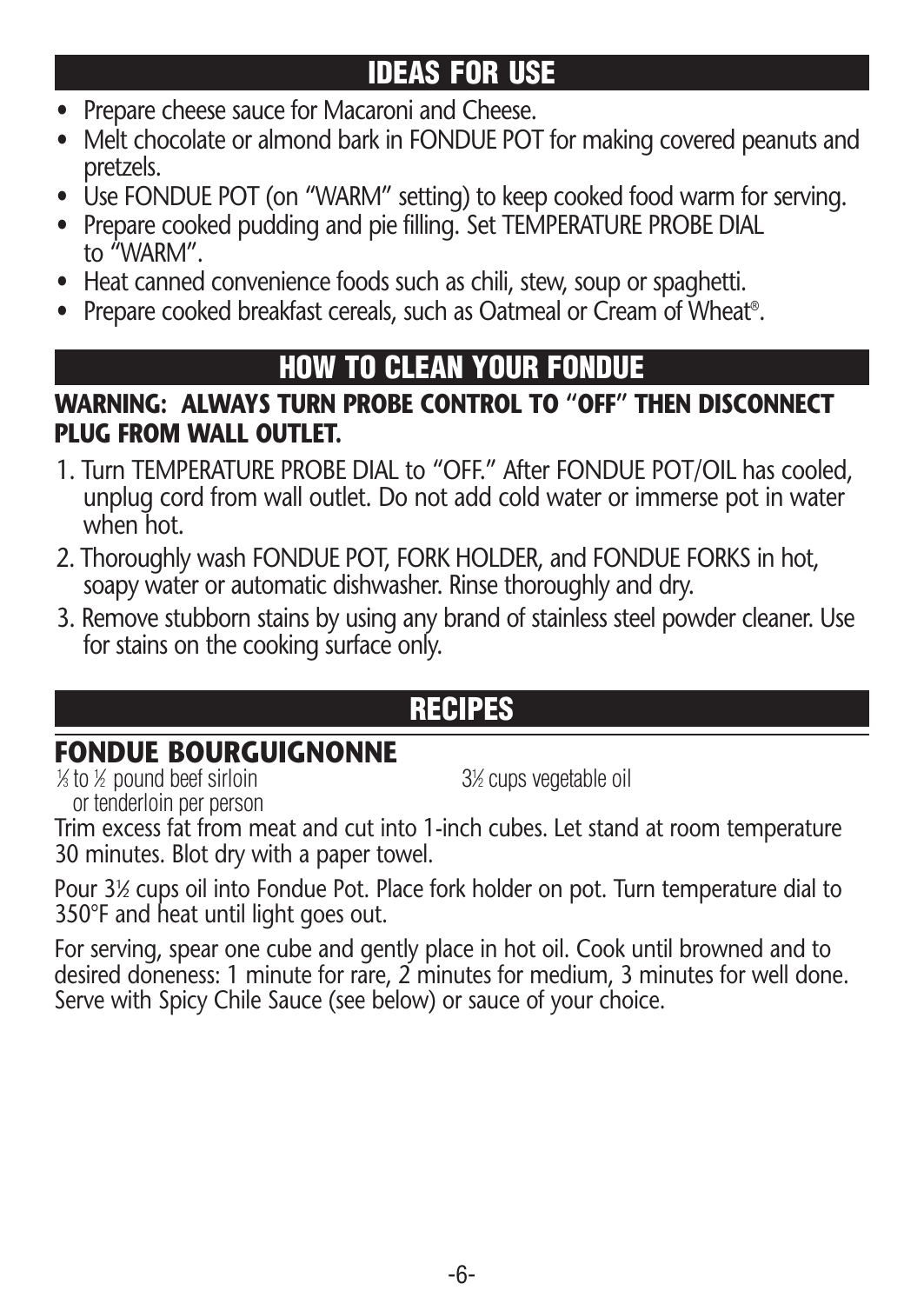# **SPICY CHILE SAUCE**<br><sup>3</sup>4 cup chili sauce

3 tablespoons chopped onion 1 teaspoon brown sugar 3 tablespoons lemon juice Dash hot pepper sauce 2 teaspoons oil <sup>1</sup> 2 cloves garlic, mashed <sup>1</sup>

2 teaspoons tarragon vinegar ⁄4 teaspoon dry mustard ⁄4 teaspoon salt

Combine all ingredients in a small saucepan. Heat to boiling. Reduce heat; simmer about 5 minutes. Serve at room temperature. **Yield: 11 ⁄4 cups**

#### **MARINATED PORK FONDUE** <sup>3</sup>

⁄4 cup vegetable oil <sup>1</sup> 3 tablespoons lemon juice <sup>1</sup> 1<sup>/2</sup> tablespoons A1 Worcestershire<sup>®</sup> sauce 1½ tablespoons tarragon vinegar 1 tablespoon sugar 1 clove garlic, minced

⁄2 teaspoon salt ⁄2 teaspoon chili powder ⁄2 teaspoon dry mustard 2 to 3 pound pork roast or tenderloin ⁄2 cups vegetable oil

In a bowl, combine all ingredients except roast and 31 ⁄2 cups oil. Trim excess fat from pork and cut into 1-inch cubes. Place pork cubes in a glass or plastic container. Pour marinade over cubes. Cover; refrigerate and allow to marinate at least 3 hours or overnight. Thirty minutes before serving, drain pork cubes and blot dry.

Pour 3½ cups oil into Fondue Pot. Place fork holder on pot. Turn temperature dial to 350°F and heat until light goes out.

For serving, spear a cube and gently place in hot oil. Cook until browned and cooked through (about 2 minutes).

#### **ORIENTAL BEEF BROTH FONDUE**

| % to % pound beef sirloin or                 | $\frac{1}{4}$ cup sherry   |
|----------------------------------------------|----------------------------|
| flank steak per person                       | 3 green onions, sliced     |
| 1 14 ½-ounce can beef broth                  | 1 clove garlic, minced     |
| ¼ cup soy sauce                              | 1/2 teaspoon ground ginger |
| en i franceska marsko komponenta i stori i s |                            |

Slice beef thinly into bite-size pieces. Let stand at room temperature 30 minutes. Blot dry with paper towel before serving.

Combine remaining ingredients and pour into Fondue Pot. Place fork holder on pot. Turn temperature dial to 350°F and bring to a boil.

For serving, spear a slice of beef and place in boiling liquid. Cook 2 to 3 minutes or to desired doneness. **Note:** Do not use more than 8 fondue forks in broth at one time.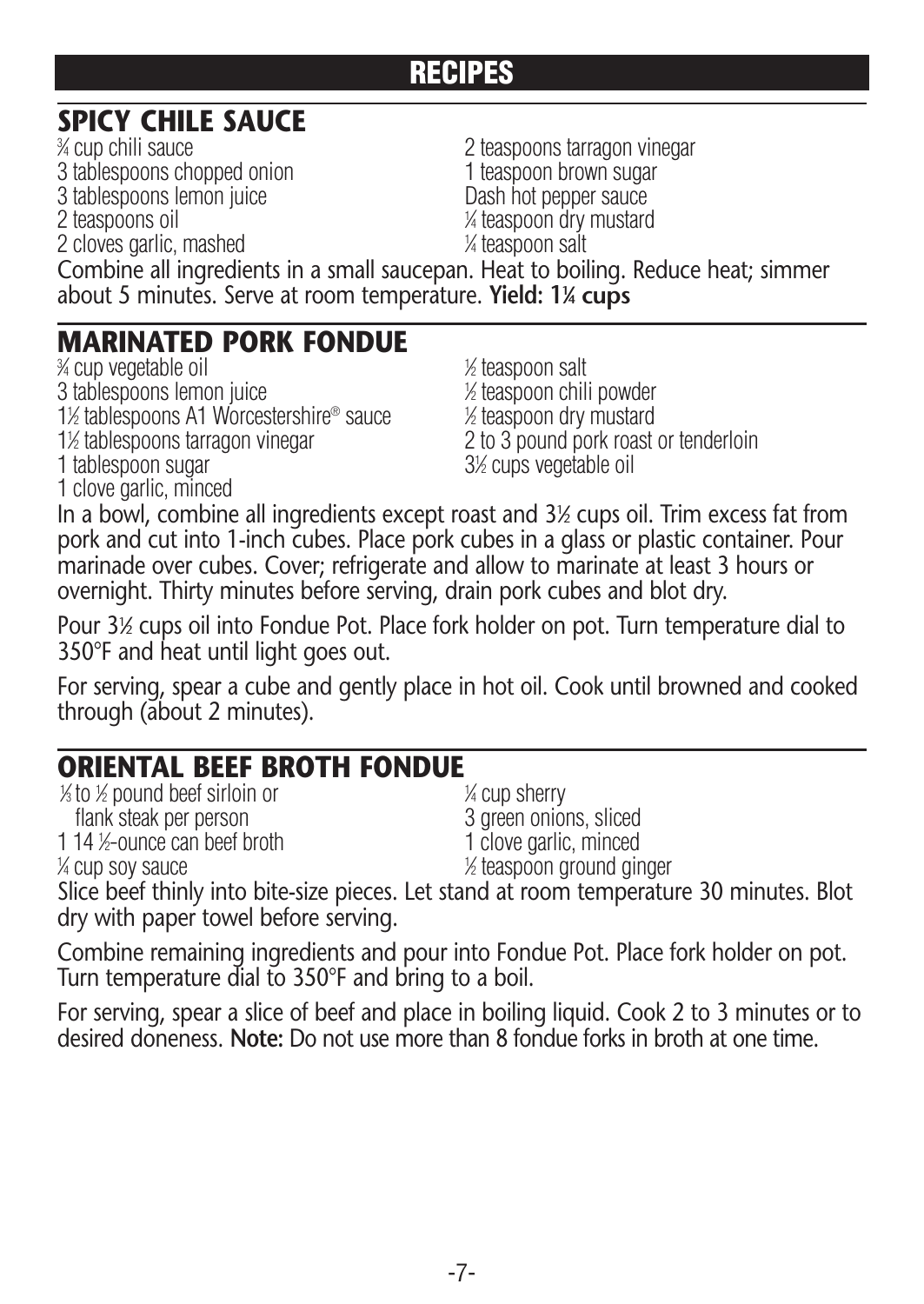#### **NIPPY FRANKS**

1<sup>1</sup>/<sub>2</sub> cups catsup 1 ⁄2 cup barbecue sauce <sup>1</sup> % cup bourbon

1 cup brown sugar

⁄2 teaspoon Worcestershire sauce

1 16-ounce package cocktail sausages

Combine first five ingredients in Fondue Pot. Add sausages. Turn temperature dial to 200°F. Cook 15 to 20 minutes (until heated through). Turn to Warm for serving.

#### **SEAFOOD FONDUE**

 $1/2$  to 1 pound salmon or other fish

cut into 34 -inch pieces

 $\frac{1}{2}$  to 1 pound scallops  $\frac{31}{2}$ 

 $\frac{1}{2}$  to 1 pound shrimp. peeled and deveined ⁄2 cups vegetable oil

Pour 3½ cups of oil into Fondue Pot. Place fork holder on pot. Turn temperature dial to 375°F and heat until light goes out.

For serving, spear a piece of seafood and gently place in hot oil. Cook until edges are brown (about 1 to 2 minutes).

Serve with Horseradish Sauce (see below) or other sauces of your choice.

## **HORSERADISH SAUCE**

1 cup sour cream <sup>1</sup> ⁄4 teaspoon Worcestershire sauce 3 teaspoons prepared horseradish <sup>1</sup> ⁄8 teaspoon salt 1 teaspoon lemon juice ⁄8 teaspoon pepper Stir together all ingredients. Chill in refrigerator. **Yield: 1 cup**

### **TEMPURA**

⁄4 cup flour <sup>1</sup>  $\frac{1}{2}$  teaspoon salt  $\frac{3}{2}$ 1 ⁄2 teaspoon pepper <sup>1</sup>

⁄2 cup flat beer ⁄2 cups vegetable oil ⁄8 teaspoon pepper 1 tablespoon vegetable oil and Bite-size meat or vegetables 1 egg, separated (See suggested tempura foods below)

Combine flour, salt and pepper in a mixing bowl. Add 1 tablespoon oil, egg yolk and beer; stir until smooth. Beat egg white until stiff peaks form; gently fold into batter. Pour 3½ cups oil into Fondue Pot. Place fork holder on pot. Turn temperature dial to 375°F and heat until light goes out. For serving, spear a piece of meat or vegetable, dip into batter and gently place in hot oil. Cook until golden brown and crispy (about 3 to 4 minutes). Serve with soy sauce, sweet and sour sauce or hot mustard.

#### **SUGGESTED TEMPURA FOODS**

- Cooked Chicken, Cubed -
- Shrimp, Shelled and Deveined - ■
- Zucchini or Yellow Squash, Sliced → ■
- Cauliflower or Broccoli Flowerettes ■
- ■Lobster, Shelled
- Scallops
- Carrots, Sliced
- **Mushrooms**
- Cocktail Onions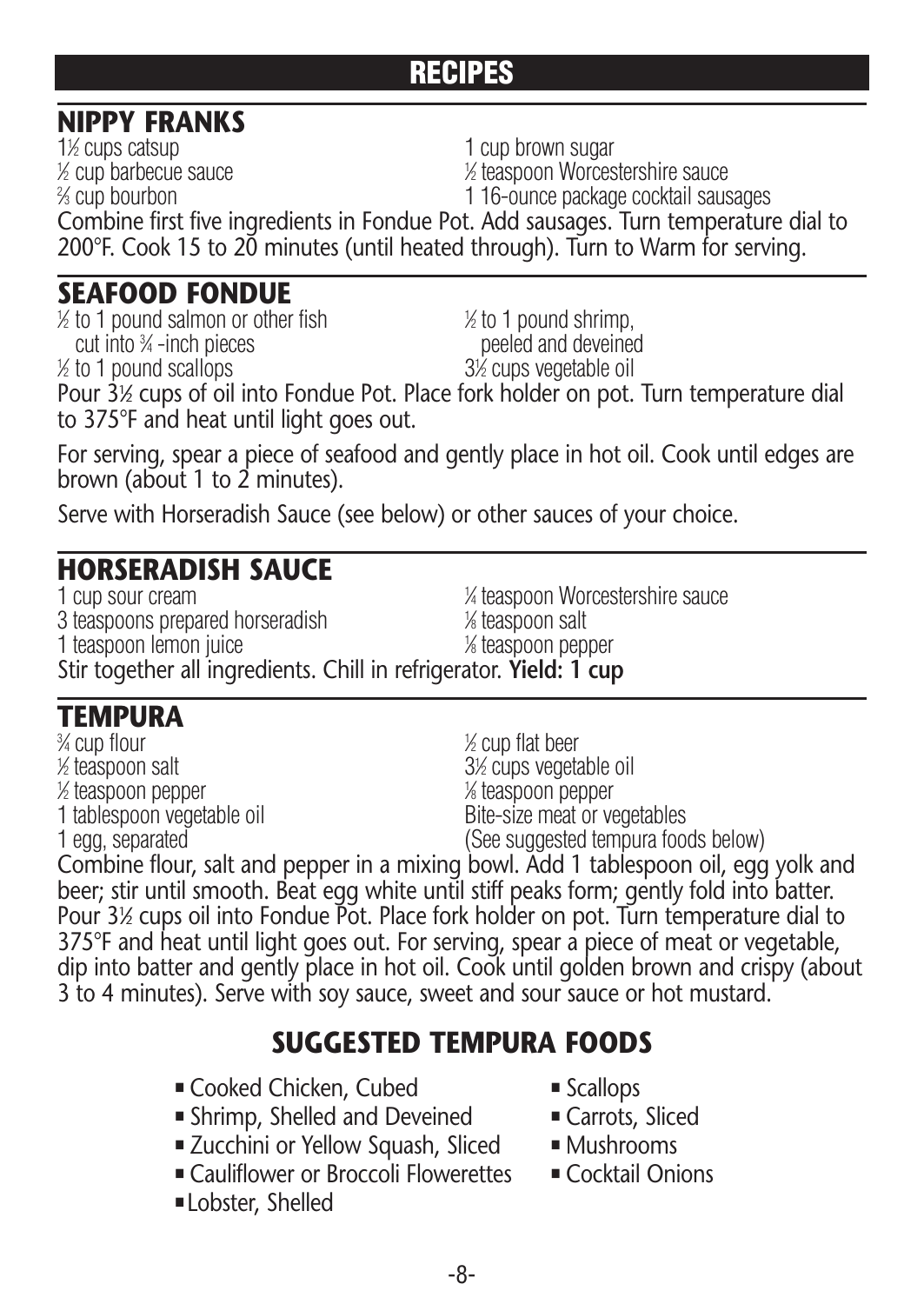#### **MEXICAN CHEESE DIP**

2 pounds Kraft Velvetta<sup>®</sup> pasteurized process process cheese spread browned and drained

1 pound sausage, medium spice,

1 10-ounce can diced tomatoes and green chilies Combine cheese and tomatoes in Fondue Pot. Turn temperature dial to Warm. Stir occasionally until cheese is melted. Add browned sausage. Serve with tortilla or corn

chips. **Yield: 1 quart**

#### **SWISS CHEESE FONDUE**

1 clove garlic, halved  $\frac{3}{4}$  cup milk  $\frac{1}{4}$ 1 pound Swiss cheese, grated <sup>3</sup>⁄4 cup dry white wine, warmed into 1-inch cubes

⁄8 teaspoon pepper (optional) ⁄8 teaspoon ground nutmeg (optional) ⁄8 teaspoon paprika (optional) 3 tablespoons flour 1 loaf Italian or French bread cut

Rub inside of Fondue Pot with garlic. Add milk to pot. Turn temperature dial to 200°F. Bring milk to a simmer. Combine cheese and flour; stir into milk using a figure-8 motion. Stir constantly until cheese is melted. Slowly stir in wine. Turn temperature dial to Warm. Sprinkle with pepper, nutmeg and paprika.

To serve, spear bread cubes and dip into cheese. **Yield: 3 cups**

#### **HEARTY FONDUE**

2 8-ounce packages cream cheese, cubed  $\qquad \qquad 8$  ounces sour cream  $\frac{1}{2}$  cup milk 22 1 1 ⁄3 finely chopped onion cut in pieces

22<sup>⁄2</sup>-ounce packages dried beef,

1 clove garlic, minced 1 teaspoon dry mustard powder

Place cream cheese and milk in Fondue Pot. Turn temperature dial to Warm. Stir until cheese is melted. Add remaining ingredients and stir to blend. Serve with cubes of French bread or crackers. If fondue thickens, add 1 to 2 tablespoons milk to thin. **Yield: 1 quart**

# **FRIED CHEESE**<br>*<b>X* cup flour

1 cup fine, dry Italian bread crumbs cut into 1-inch cubes 4 eggs, well beaten

1 pound mozzarella cheese. ⁄2 cups vegetable oil

Thirty minutes before serving, combine flour and bread crumbs in a bowl. Dip cheese cubes in egg. Roll cubes in flour/crumb mixture. Dip in egg again and reroll in flour mixture. Place on a tray, cover with wax paper and place in refrigerator to chill.

Pour 3½ cups oil into Fondue Pot. Place fork holder on pot. Turn temperature dial to halfway between 350°F and 400°F for 375°F and heat until light goes out.

For serving, spear a cube of cheese and gently place in oil. Cook until golden brown. Serve with spaghetti or picante sauce.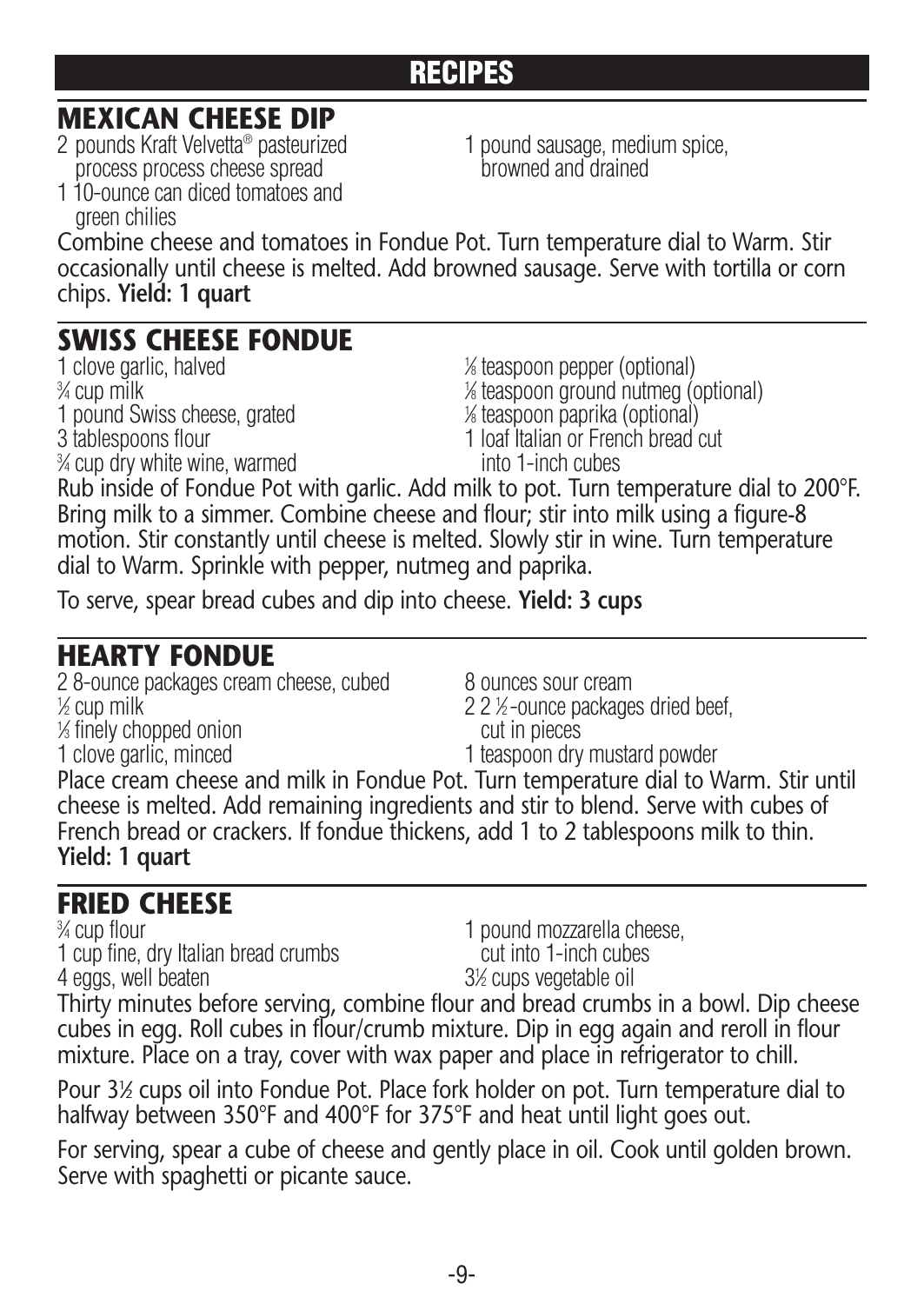# **CHOCO-SCOTCH FONDUE** <sup>1</sup>

1 14-ounce can sweetened condensed milk 6 ounces butterscotch chips 1 teaspoon vanilla

6 ounces semi-sweet chocolate chips

Combine milk and chips in Fondue Pot. Set temperature dial to Warm. Stir until chips are melted. Add sweetened condensed milk and vanilla. Stir to combine.

Serve with pieces of angel food, sponge or pound cake, marshmallows or fresh fruit tidbits. **Yield: 21 ⁄2 cups**

#### **CHOCOLATE DESSERT FONDUE**

12 1-ounce milk chocolate candy bars, broken 10 large marshmallows  $\frac{1}{4}$  cup milk 1

⁄4 cup whipping cream

Place chocolate bars and milk in Fondue Pot. Turn temperature dial to Warm. Stirring constantly, add marshmallows until melted. Gradually add whipping cream.

Serve with fruit pieces, pound or angel food cake. **Yield: 3 cups**

#### **FRUIT DIPPERS**

 $\blacksquare$  Berries  $\blacksquare$  Bananas  $\blacksquare$  Cherries

- $\blacksquare$  Grapes ■ Oranges ■ Peaches
- $\blacksquare$  Pineapple
- $\blacksquare$  Kiwi
- $\blacksquare$  Apples

# **FRIED STRAWBERRIES**

1 pound fresh strawberries <sup>1</sup> 1 cup flour 1 tablespoon oil 2 teaspoons sugar

⁄2 cup milk ⁄2 cups vegetable oil

2 eggs, beaten Wash and stem strawberries; set aside. In a medium bowl, combine flour and sugar. In another bowl, combine eggs, milk and oil. Add to flour mixture; stir until smooth.

Pour 3½ cups oil into Fondue Pot. Place fork holder on pot. Turn temperature dial to halfway between 350°F and 400°F for 375°F and heat until light goes out.

For serving, spear a berry, dip into batter and gently place in oil. Cook 1 minute or until lightly browned. Serve with Honey-Almond Cream (see below).

#### **HONEY-ALMOND CREAM**

4 ounces soft cream cheese 1 tablespoon honey 1 tablespoon sugar ⁄8 teaspoon almond extract In a small bowl, combine all ingredients and stir until well blended. Serve as a dip with Fried Strawberries. **Yield: 1 cup**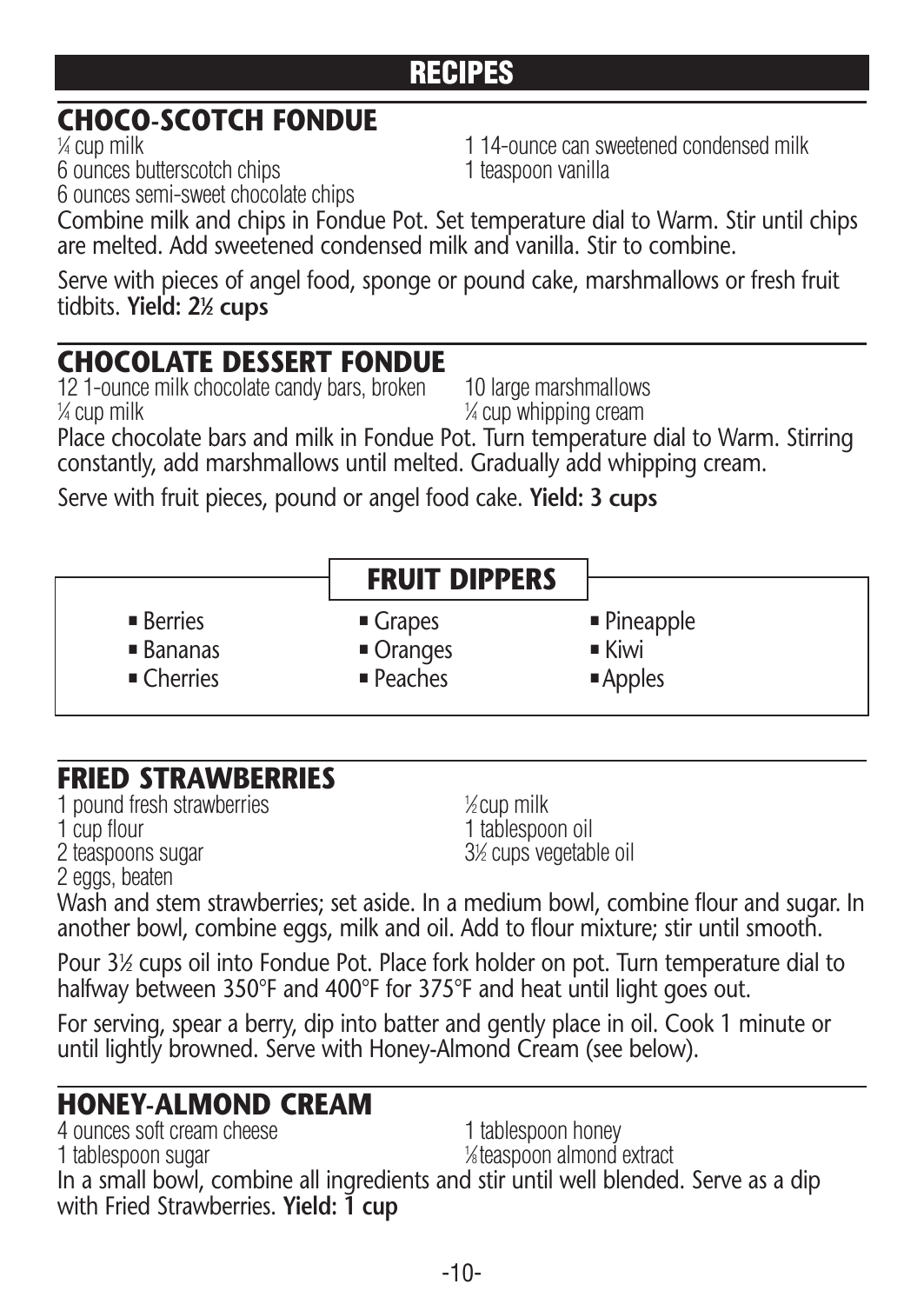#### **STRAWBERRY SAUCE**

2 10-ounce packages frozen, sliced 1 tablespoon cornstarch strawberries, thawed, juice reserved 2 tablespoons sugar

Reserve 3⁄4 cup juice from strawberries. Set strawberries aside. Pour juice into Fondue Pot. Combine cornstarch and sugar. Add to juice in Fondue Pot.

Turn temperature dial to 200°F. Cook, stirring constantly until thickened. Stir in strawberries. Reduce heat to Warm.

Serve with fruit pieces, pound or angel food cake. **Yield 13 ⁄4 cups**

#### **PEACH SAUCE**

1 teaspoon cornstarch

1 16-ounce can peach halves in heavy syrup

⁄2 teaspoon vanilla

⁄4 teaspoon cinnamon

In blender container, combine undrained peaches, cornstarch and cinnamon. Cover and blend until smooth. Pour into Fondue Pot. Turn temperature dial to 200°F. Cook, stirring constantly until bubbly. Reduce heat to Warm. Serve over ice cream or angel food cake. **Yield 11 ⁄2 cups**

#### **VANILLA-ORANGE CREAM**

2 10-ounce packages vanilla chips 1 tablespoon orange liqueur

1 ⁄2 cup whipping cream

Place vanilla chips and whipping cream in Fondue Pot. Turn temperature dial to Warm. Stir constantly until chips are melted. Add liqueur.

Serve with pieces of fruit or cake. **Yield 21 ⁄2 cups**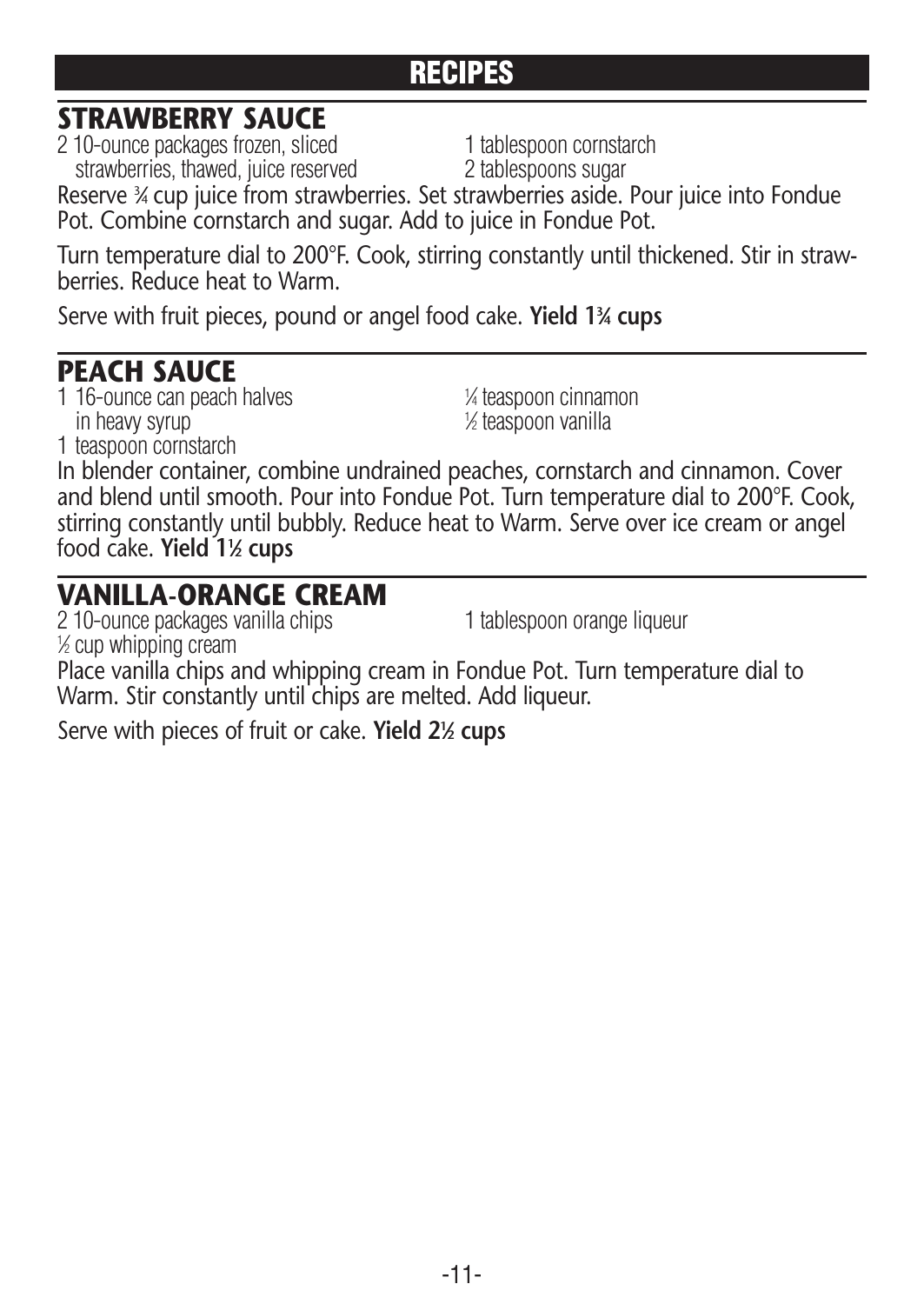#### **BASIC WHITE SAUCE**

|                                      | <b>THIN</b> | <b>MEDIUM</b> | <b>THICK</b> |
|--------------------------------------|-------------|---------------|--------------|
| Tablespoon(s)<br>butter or margarine |             |               |              |
| Tablespoon(s)<br>all-purpose flour   |             |               |              |
| $cup(s)$ milk                        |             |               |              |
| teaspoon(s) salt                     | ¼           | 1⁄4           |              |
| teaspoon(s) pepper                   |             | /s            | 76           |

Place butter in Fondue Pot. Turn temperature dial to 200°F and allow butter to melt. Add flour and stir until smooth. Cook 1minute, stirring constantly. Gradually add milk. Cook, stirring constantly, until thickened and bubbly. Stir in salt and pepper. **Yield: 1 cup**

#### **BASIC WHITE SAUCE VARIATIONS**

#### **CHEESE SAUCE**

Stir in 1 cup (4 ounces) grated cheese (Cheddar, Swiss, American). Reduce heat to Warm and stir until cheese is melted.

#### **CURRY SAUCE**

Stir in 1 teaspoon curry powder.

#### **DILL SAUCE**

Stir in 1 teaspoon dried dillweed.

#### **GARLIC SAUCE**

Mince one clove garlic. Cook in butter for 1 minute. Continue as directed.

#### **PARMESAN SAUCE**

Stir in ¼ cup grated Parmesan cheese.

#### **POT ROAST GRAVY**

⁄4 cup cold water <sup>1</sup> 2 tablespoons all-purpose flour <sup>1</sup> 1 cup broth from pot roast

⁄4 teaspoon salt ⁄4 teaspoon pepper

Combine water and flour; stir until smooth. Pour broth into Fondue Pot. Slowly stir flour mixture into broth. Turn temperature dial to 200°F. Cook, stirring constantly until thickened. **Yield 11 ⁄4 cups**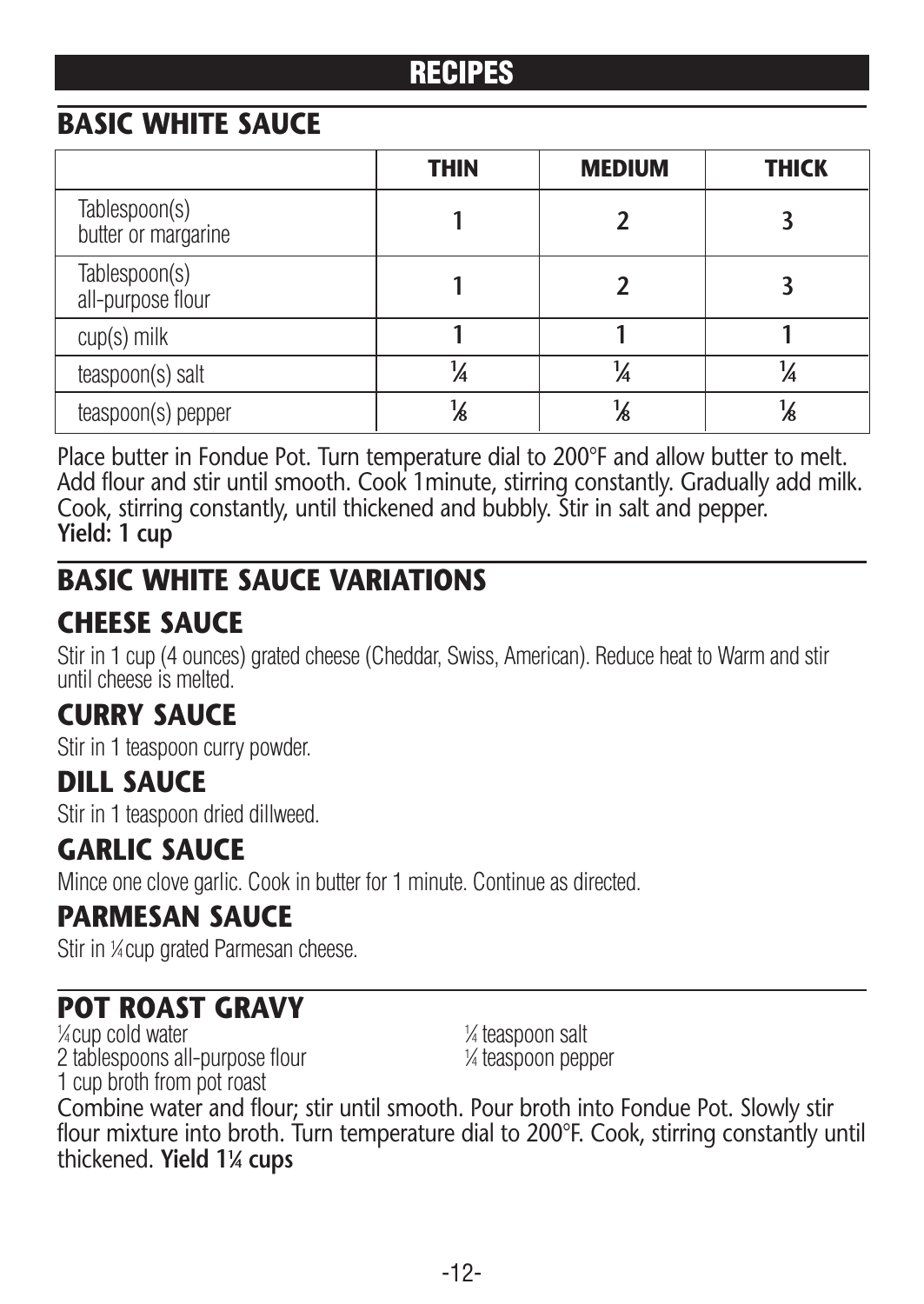## **NOTES**